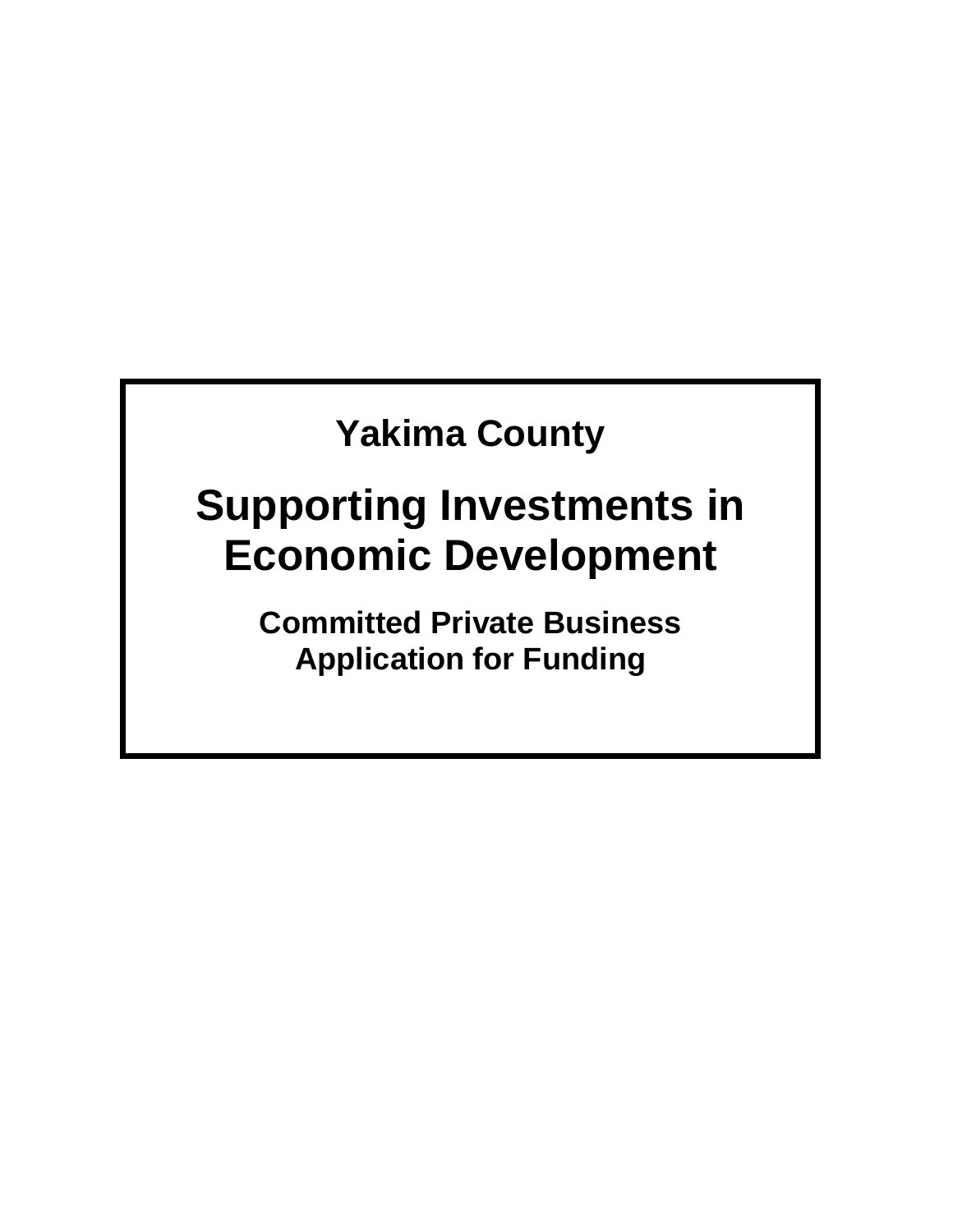## **Threshold Requirements**

All questions must be fully answered in order to qualify as a complete application. If you need more space for an answer, please attach additional sheets as needed noting the corresponding section, for example "C2."

| <b>Resolution.</b> A resolution or ordinance of the local governmental jurisdiction<br>authorizing the SIED application is required.                                                                                                |
|-------------------------------------------------------------------------------------------------------------------------------------------------------------------------------------------------------------------------------------|
| Project Costs. Engineer cost projections for public project costs are required. SIED will<br>not entertain requests for project cost overruns. For the success of your project,<br>ensure project cost estimations are realistic.   |
| <b>Local Match.</b> A local match of twenty (20) percent of the <i>SIED</i> request is required.<br>Local match may be demonstrated as cash or in-kind contribution.                                                                |
| Other Funding Sources. In addition to SIED, identify which public sources were<br>considered to fund this project. Indicate what the outcome was.                                                                                   |
| Planning. A statement is required from the planning jurisdiction relating to the type of<br>public facility for which a SIED investment is sought.                                                                                  |
| Permits. All public and private permits must be received.                                                                                                                                                                           |
| Private project description. Job creation and private sector financing must be evident.                                                                                                                                             |
| <b>Contingency Agreement.</b> A complete Contingency Agreement (form included) is<br>required for all projects. The Contingency serves as the first level of convincing<br>evidence that the private sector development will occur. |
| Acceptance of Reporting Requirements. The County is required to report annual<br>information on the use of SIED funds. A signed agreement (form included) to report<br>the use of SIED funds must accompany the application.        |

#### **Please submit application to:**

Yakima County Development Association PO Box 1387, Yakima, WA 98907-1387 (10 North 9th Street, Yakima WA 98901)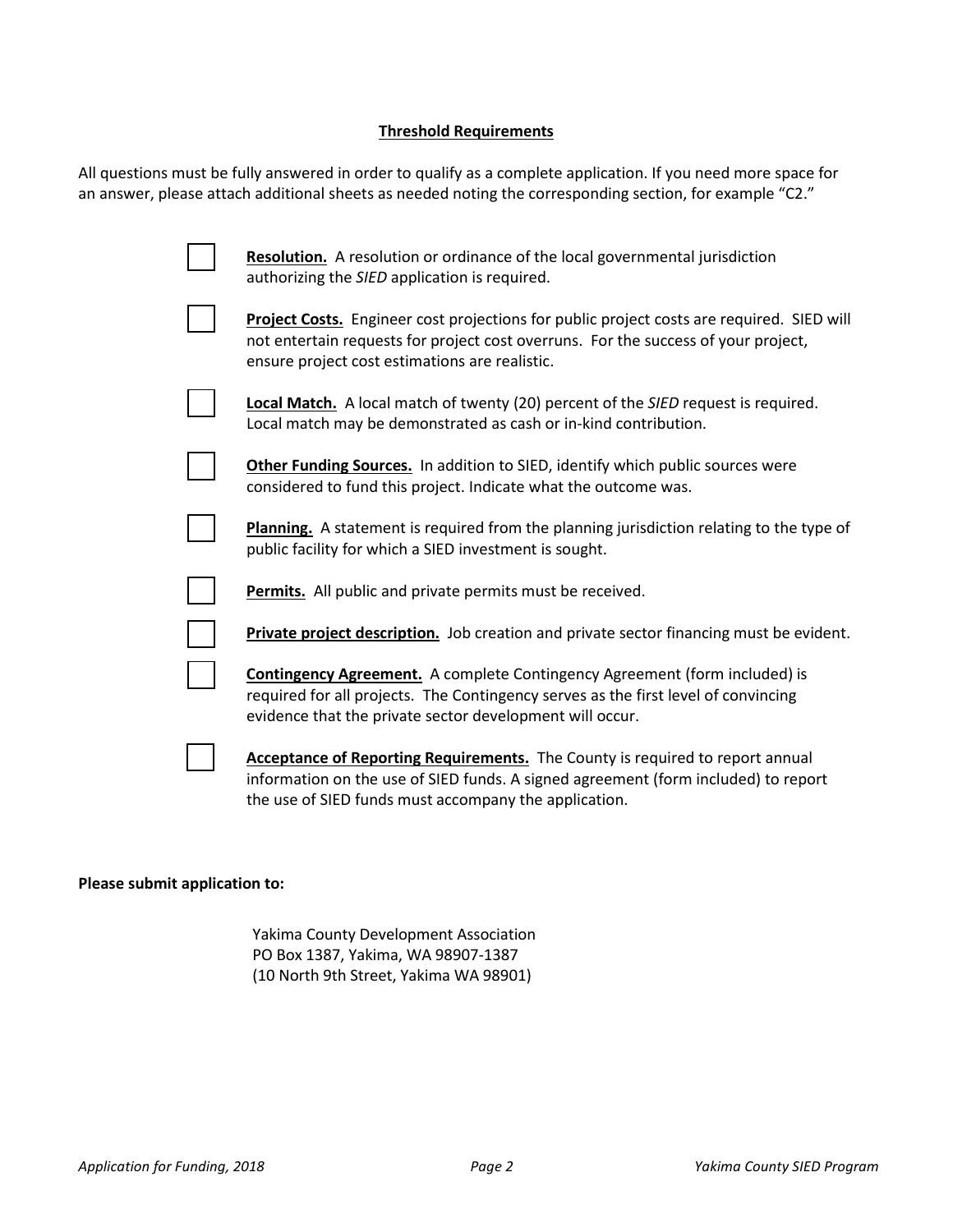**REQUEST FOR FUNDING** (Funding is awarded 50% Loan and 50% Grant. No more than \$1,000,000 total award from SIED when loan and grant combined.)

Interest rates on loans are established when the County formally approves the project contract by using the County Interfund Loan Rate, as authorized by law. Loans are given for a term of 10 years and annual payments are made in equal amounts on June  $1<sup>st</sup>$  of each year.

An interlocal agreement will be established between the County and the applicant specifying repayment dates and a loan amortization schedule. Loan payment installments are based on an ordinary annuity, compounded annually.

If an applicant needs additional flexibility on loan repayment schedules they can request a deferral. Interest on loans will continue to accrue from the date the contract is approved by the County, even if the applicant is granted a deferral on their first loan payment.

If an applicant requests a deferral of the first loan payment, the applicant must justify the request.

A SIED loan is a general obligation of the jurisdiction receiving the loan. With acceptance of a SIED loan, the jurisdiction agrees to the terms of the interlocal agreement regardless of the project which prompted the application for SIED funding.

|                                                                            | Resolution Number Authorizing this Application for SIED Funding: ___________________________________      |
|----------------------------------------------------------------------------|-----------------------------------------------------------------------------------------------------------|
|                                                                            |                                                                                                           |
|                                                                            |                                                                                                           |
|                                                                            | I hereby certify that the information given in this application to the Supporting Investments in Economic |
|                                                                            |                                                                                                           |
| Development Board is true and correct to the best of knowledge and belief. |                                                                                                           |
|                                                                            |                                                                                                           |

Indicate the full terms requested for SIED consideration:

- Loan Terms Requested:
- A deferral of the first loan payment (up to five years):
- Total number of years for repayment: \_\_\_\_\_\_\_\_
- Please provide justification If requesting a deferral of the first loan payment:
- Please provide justification if a lower interest rate is requested: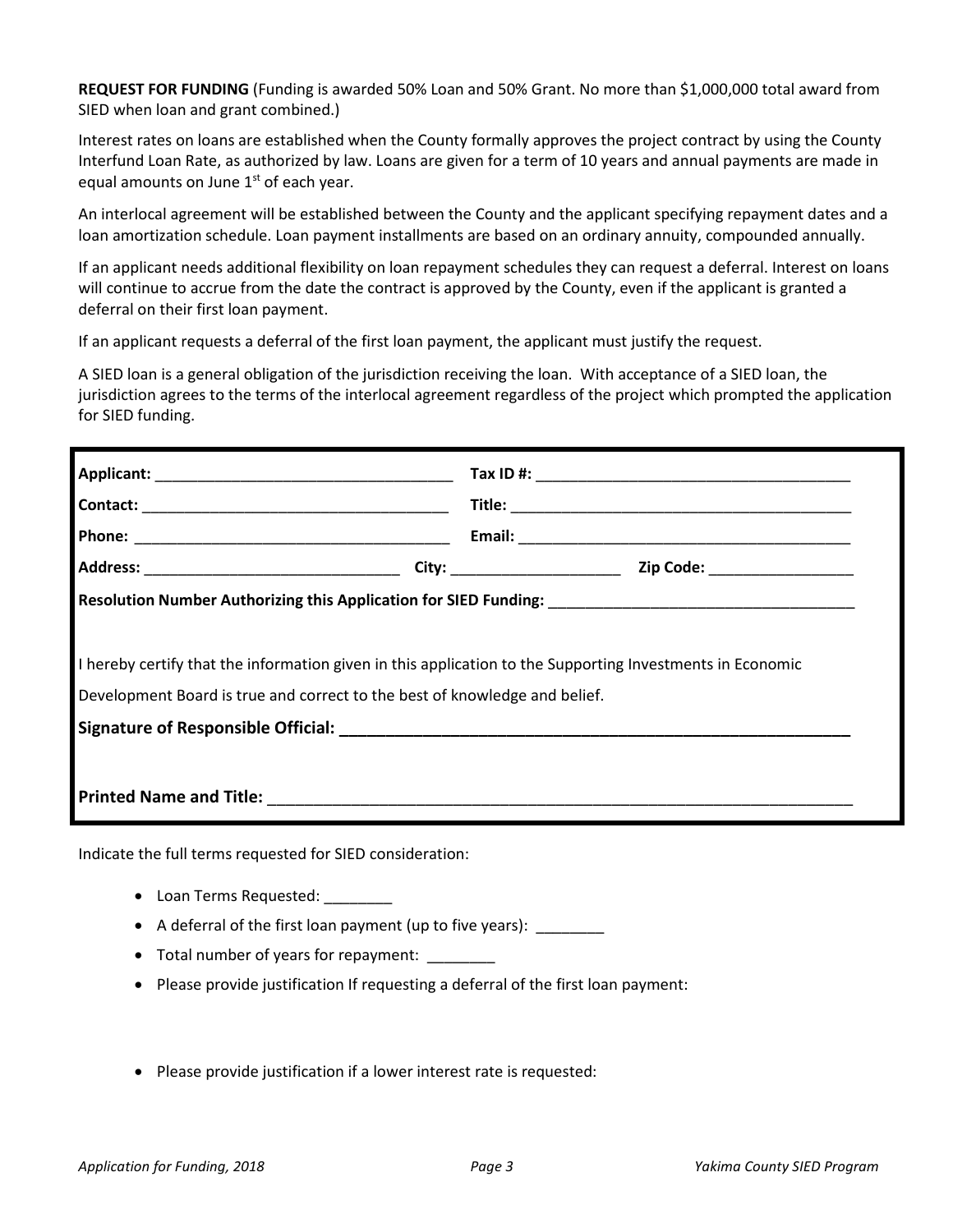## **Executive Summary**

The SIED Advisory Board takes many factors into consideration when making recommendations for funding. This Project Summary highlights the main factors including: local match, funding from other sources, jobs created/retained, wage rates, jobs created/retained per SIED dollar invested, new private investment, and new tax revenues generated.

## **Project Title: \_\_\_\_\_\_\_\_\_\_\_\_\_\_\_\_\_\_\_\_\_\_\_\_\_\_\_\_\_\_\_\_\_\_\_\_\_\_\_\_\_\_\_\_\_\_\_\_\_\_\_\_\_\_\_\_\_\_\_\_\_\_\_\_\_\_\_\_\_\_\_**

**Project Summary:** Describe the public infrastructure project and the private development that will occur. Explain why the private development requires the public infrastructure project: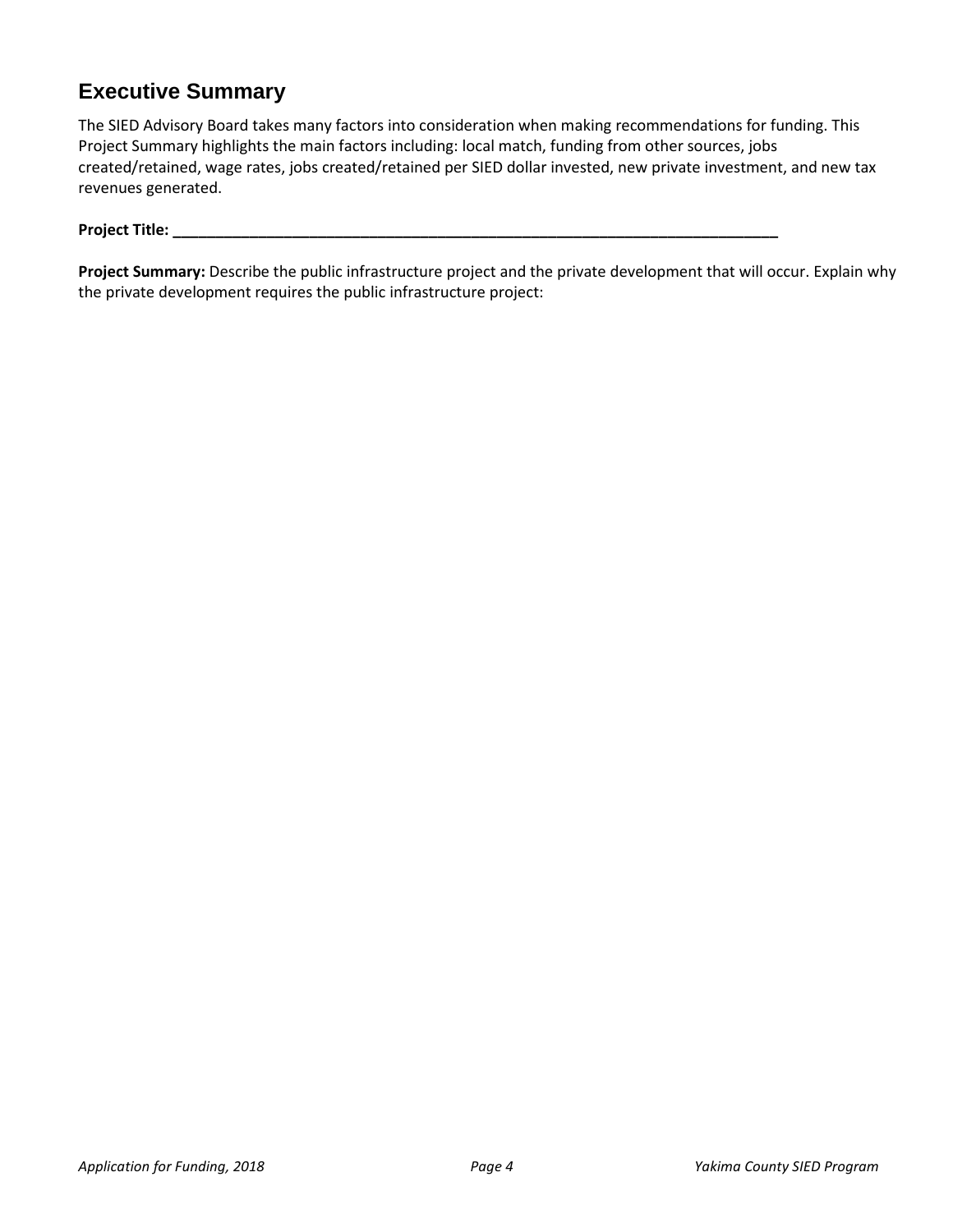Indicate the Minimum Necessary Total Public Project Infrastructure Costs (no more than \$1,000,000 total award from SIED when loan and grant combined):

| SIED Loan Requested:                                                          |                                                                                   |  |  |
|-------------------------------------------------------------------------------|-----------------------------------------------------------------------------------|--|--|
| SIED Grant Requested:                                                         |                                                                                   |  |  |
|                                                                               |                                                                                   |  |  |
| All Other Funding Sources:                                                    | $\frac{1}{2}$                                                                     |  |  |
|                                                                               |                                                                                   |  |  |
|                                                                               | Total Private Investment in Plant/Equipment: \$__________________________________ |  |  |
| Total Jobs Created/Retained: ____________                                     |                                                                                   |  |  |
|                                                                               |                                                                                   |  |  |
|                                                                               |                                                                                   |  |  |
|                                                                               | Estimated Assessed Value of the New Plant/Equipment: \$__________________________ |  |  |
| Total SIED Request divided by Total Jobs Created/Retained: \$                 |                                                                                   |  |  |
| Total Private Investment in Plant/Equipment divided by Total SIED Request: \$ |                                                                                   |  |  |
| Other Benefits of the Public Infrastructure Project:                          |                                                                                   |  |  |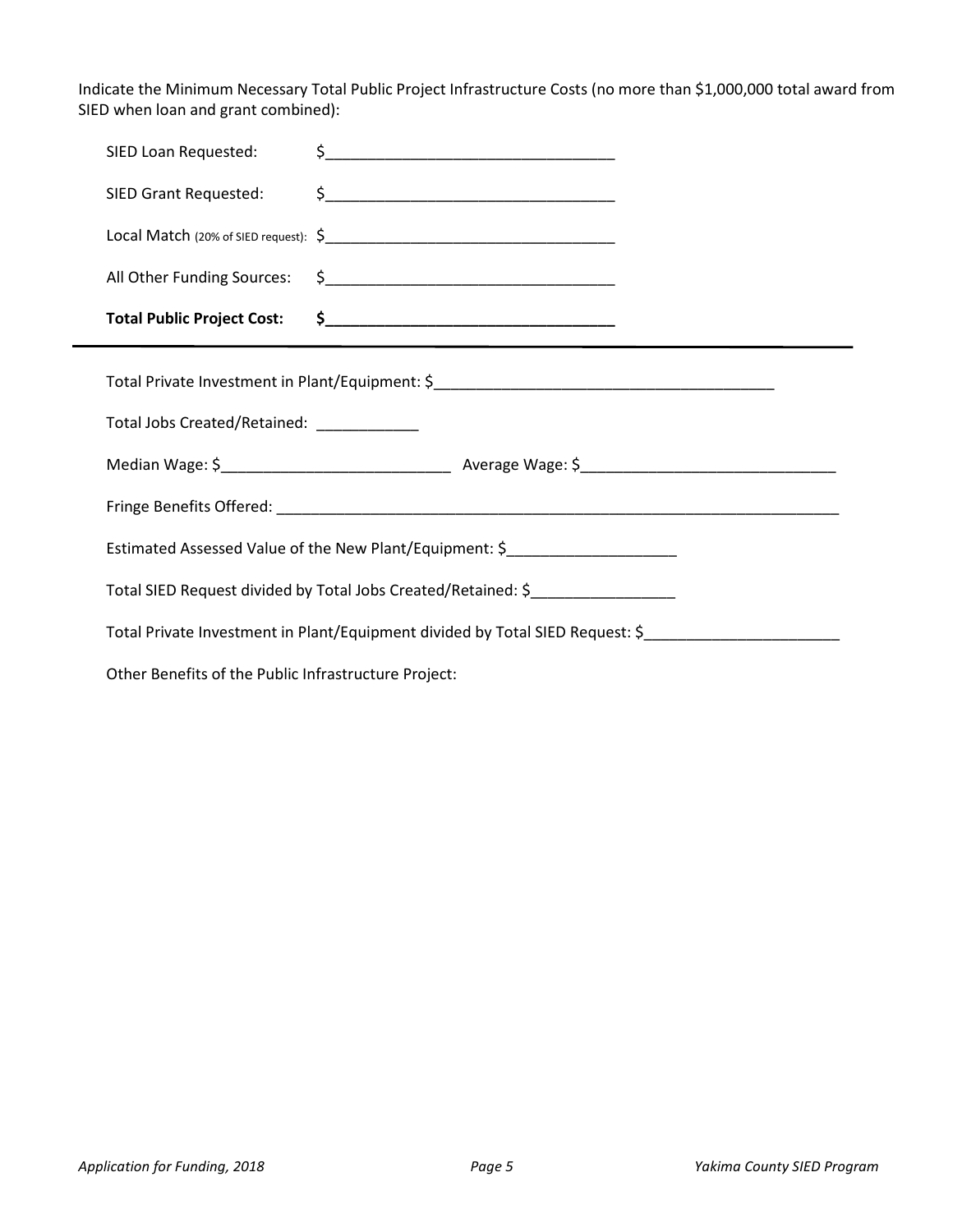## **A. Public Sector Project**

A1. List all funding sources for the public project and amount. Identify whether the amount has been provided or is being requested. Provide the status and date the funds were approved or the date that funds are expected to be approved:

|                     | <b>SOURCE</b>        | <b>STATUS</b> | <b>DATE</b> | <b>AMOUNT</b>  |
|---------------------|----------------------|---------------|-------------|----------------|
|                     | SIED loan requested  |               |             | $\frac{1}{2}$  |
|                     | SIED grant requested |               |             | $\mathbb{S}$   |
|                     |                      |               |             | $\mathfrak{S}$ |
|                     |                      |               |             | $\mathbb{S}$   |
|                     |                      |               |             | \$             |
|                     |                      |               |             | \$             |
| Total project costs |                      |               |             | \$.            |

**Funding to complete the Public Project must be secured within one year of a SIED offer of financial aid**

A2. Will this project upgrade an existing public facility or build a new one? \_\_\_

Describe the entire public facility project, including the parts that you are not asking SIED to fund.

A3. Specifically, for what element(s) of the public project are SIED funds requested?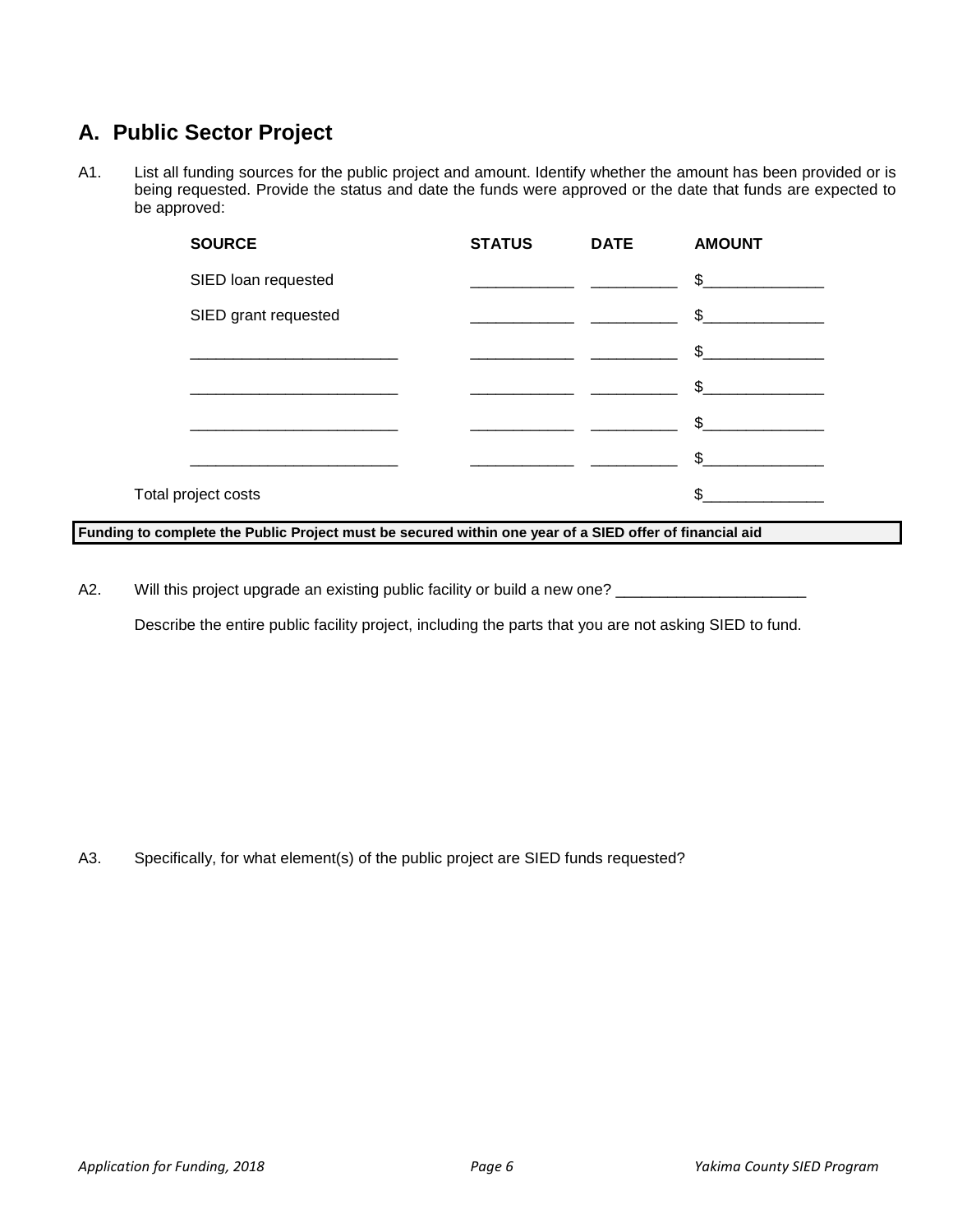A4. Describe how the public facility project will enhance or encourage other development in the immediate area in addition to the direct development described in this application section C.

A5. List all permits and environmental reviews required for the *PUBLIC SECTOR PROJECT* and give their current status (applied for, application being prepared, permit issued, etc.)

| <b>PERMIT</b> | <b>ISSUER</b> | <b>STATUS</b> | <b>ANTICIPATED</b><br><b>COMPLETION DATE</b> |
|---------------|---------------|---------------|----------------------------------------------|
|               |               |               |                                              |
|               |               |               |                                              |
|               |               |               |                                              |
|               |               |               |                                              |
|               |               |               |                                              |
|               |               |               |                                              |

**Permits to complete the Public Project must be secured within six months of a SIED offer of financial aid**

A6. If environmental permits are not required for the project (e.g., Shorelines Permit, Environmental Impact Statement, etc.), *please explain why they are NOT required.*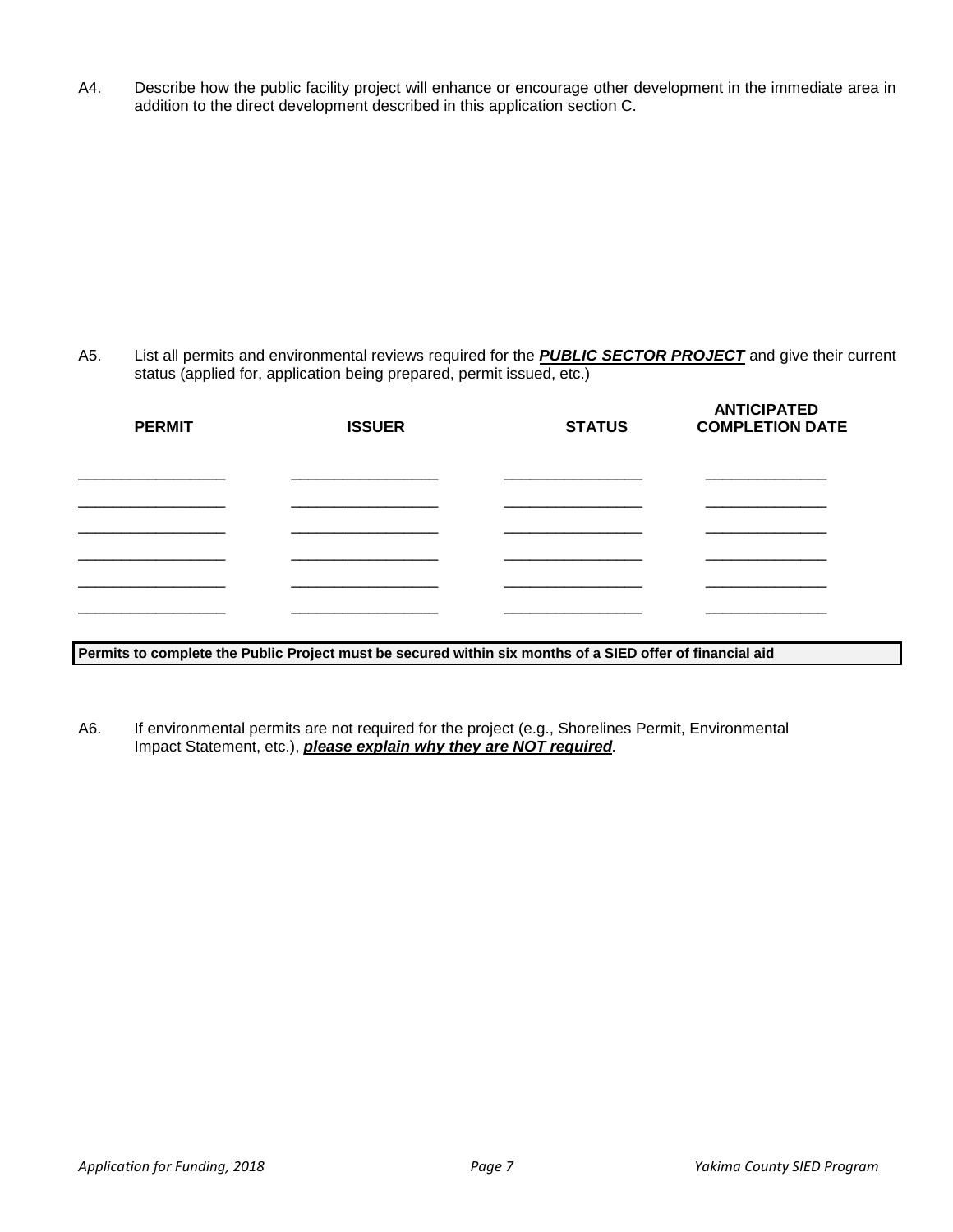A7. Estimated schedule for public project completion. Indicate the month and year when the activities listed have been, or will be, completed.

|                                                                                                                 | <b>ESTIMATED COMPLETION DATE</b><br>(month/year) |
|-----------------------------------------------------------------------------------------------------------------|--------------------------------------------------|
| <b>Preliminary Engineering Report</b>                                                                           |                                                  |
| <b>Environmental Review</b>                                                                                     |                                                  |
| All Required Permits Obtained                                                                                   |                                                  |
| <b>Design Engineering</b>                                                                                       |                                                  |
| Land/Right-of-Way Acquisition                                                                                   |                                                  |
| <b>Prepare Bid Documents</b>                                                                                    |                                                  |
| <b>Award Construction Contract</b>                                                                              |                                                  |
| <b>Begin Construction</b>                                                                                       |                                                  |
| <b>Project Operational</b>                                                                                      |                                                  |
| What other jurisdictions, such as counties, cities, port districts, tribes, state/federal agencies are involved |                                                  |

A8. What other jurisdictions, such as counties, cities, port districts, tribes, state/federal agencies are involved in the planning, design, financing, construction or operation of this project?

Please explain how completion of the project is coordinated between other involved parties.

\_\_\_\_\_\_\_\_\_\_\_\_\_\_\_\_\_\_\_\_\_\_\_\_\_\_\_\_\_\_\_\_\_ \_\_\_\_\_\_\_\_\_\_\_\_\_\_\_\_\_\_\_\_\_\_\_\_\_\_\_\_\_\_\_\_\_\_\_\_\_ \_\_\_\_\_\_\_\_\_\_\_\_\_\_\_\_\_\_\_\_\_\_\_\_\_\_\_\_\_\_\_\_\_ \_\_\_\_\_\_\_\_\_\_\_\_\_\_\_\_\_\_\_\_\_\_\_\_\_\_\_\_\_\_\_\_\_\_\_\_\_ \_\_\_\_\_\_\_\_\_\_\_\_\_\_\_\_\_\_\_\_\_\_\_\_\_\_\_\_\_\_\_\_\_ \_\_\_\_\_\_\_\_\_\_\_\_\_\_\_\_\_\_\_\_\_\_\_\_\_\_\_\_\_\_\_\_\_\_\_\_\_

A9. Will the SIED public facility project be totally maintained by the applicant? If not, whom? Please explain.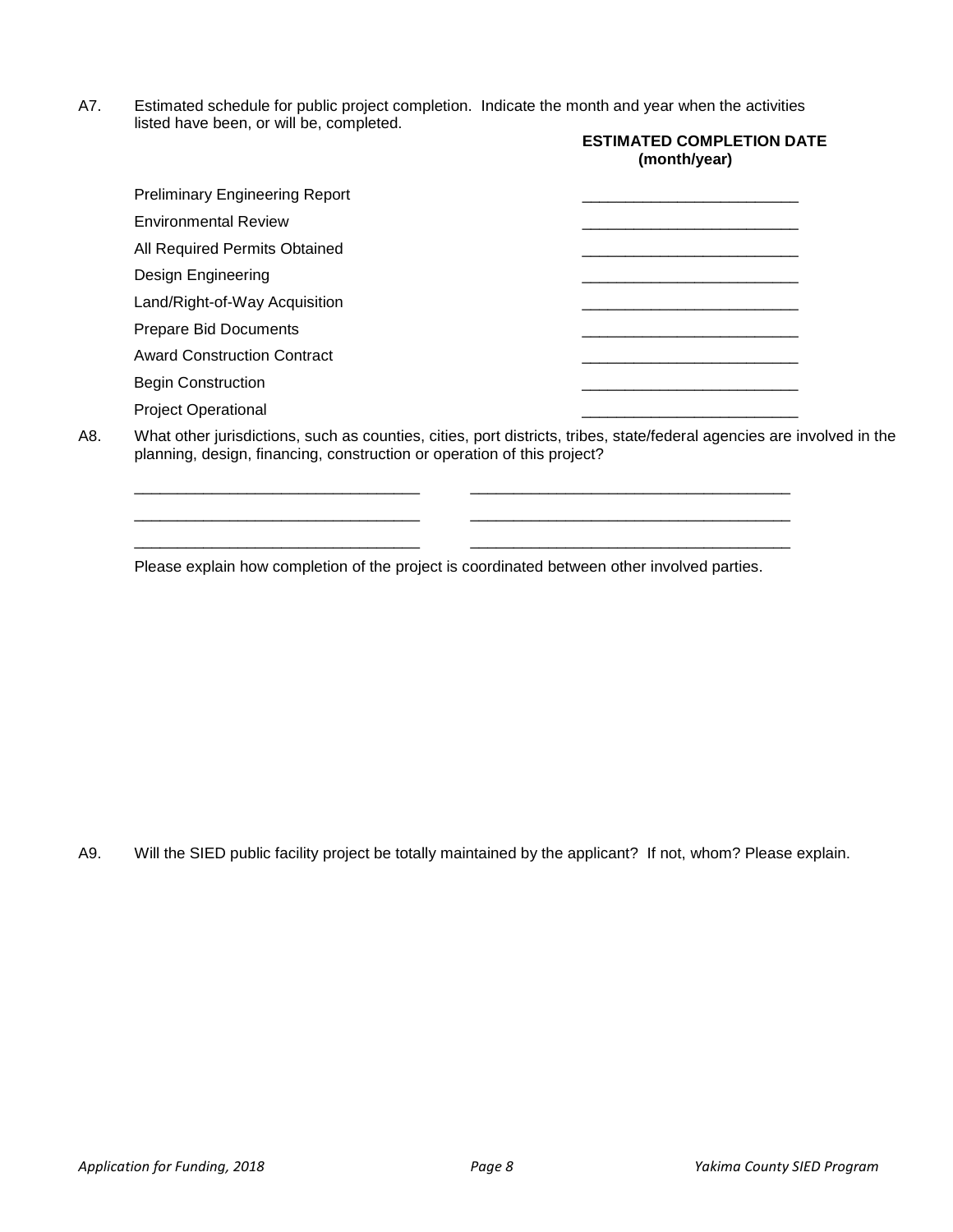#### A10. How will this project impact utility rates and public services within the jurisdiction?

## **B. Financial Information of SIED Applicant**

B1. Other public sources of funding for public economic development projects are listed below and must be investigated. In addition to SIED, identify which public sources were considered to fund this project. Indicate what the outcome was.

| <b>Federal Grant/Loan Programs:</b>      | <b>YES</b> | <b>NO</b> | <b>OUTCOME</b> |
|------------------------------------------|------------|-----------|----------------|
| Economic Development Administration      |            |           |                |
| Rural Development                        |            |           |                |
| <b>FASTACT</b>                           |            |           |                |
|                                          |            |           |                |
| <b>State Grant/Loan Programs:</b>        |            |           |                |
| <b>Transportation Improvement Board</b>  |            |           |                |
| <b>Community Development Block Grant</b> |            |           |                |
| <b>Public Works Trust Fund</b>           |            |           |                |
| Department of Ecology                    |            |           |                |
| <b>CERB</b>                              |            |           |                |
| RTPO/MPO                                 |            |           |                |
| Other                                    |            |           |                |
| <b>Other Funding Options:</b>            |            |           |                |
| Revenue Bonds                            |            |           |                |
| <b>General Obligation Bonds</b>          |            |           |                |
| <b>LID</b>                               |            |           |                |
| <b>ULID</b>                              |            |           |                |
|                                          |            |           |                |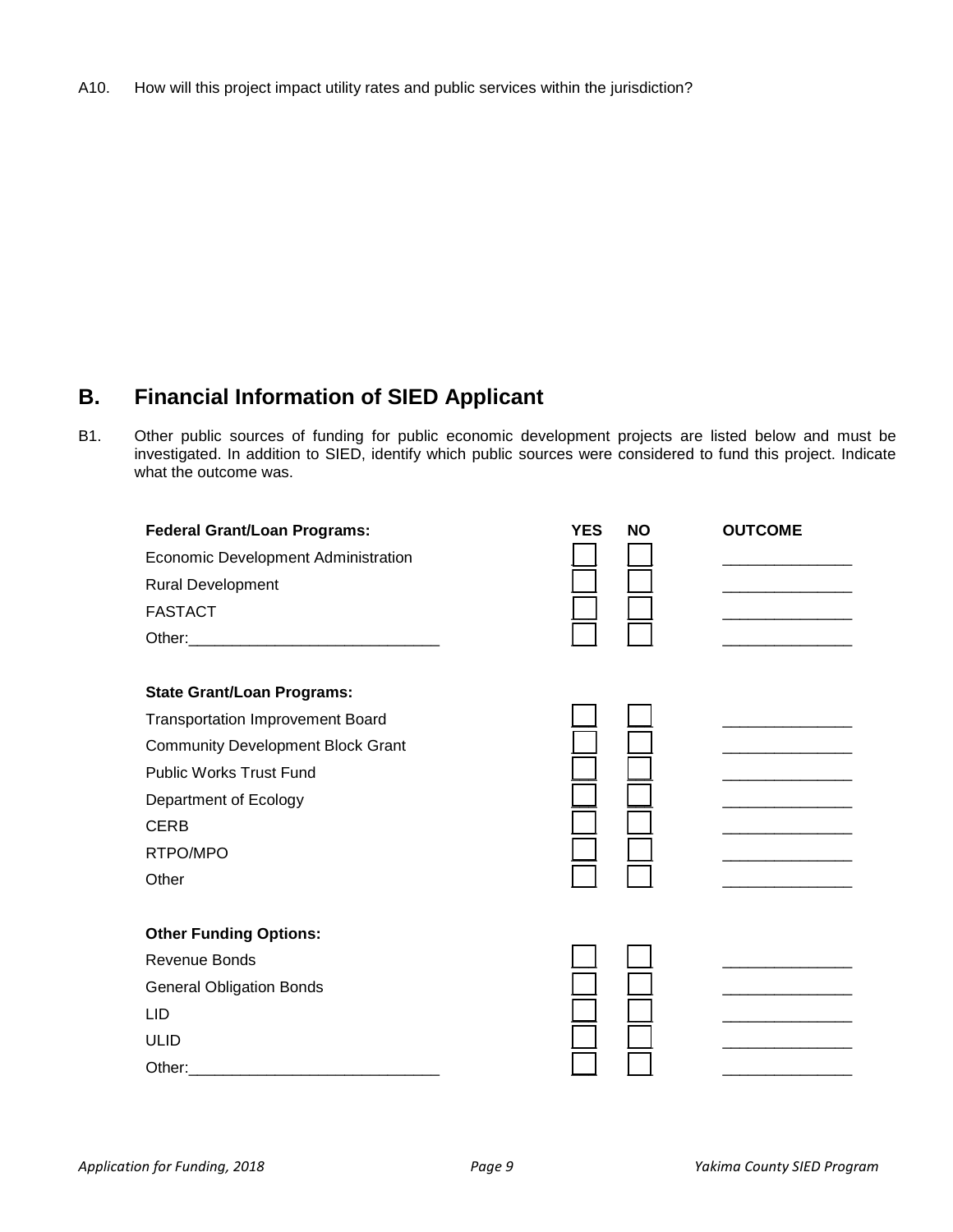B1 continued: Provide a narrative of the investigation of the above referenced funding sources and the outcomes:

B2. In the context of the local government's overall annual budget, explain the need for SIED assistance. If the applicant has budget reserves, please explain why these funds are not available for the project.

B3. Identify funds (General Fund, Utility Fund, Property taxes, etc.) that are eligible to repay a SIED loan:

Will a revenue stream be generated that could repay a SIED loan outside of the system's normal operations and maintenance costs? If yes, please explain:

B4. If the local jurisdiction is not financially contributing to the project, please explain why.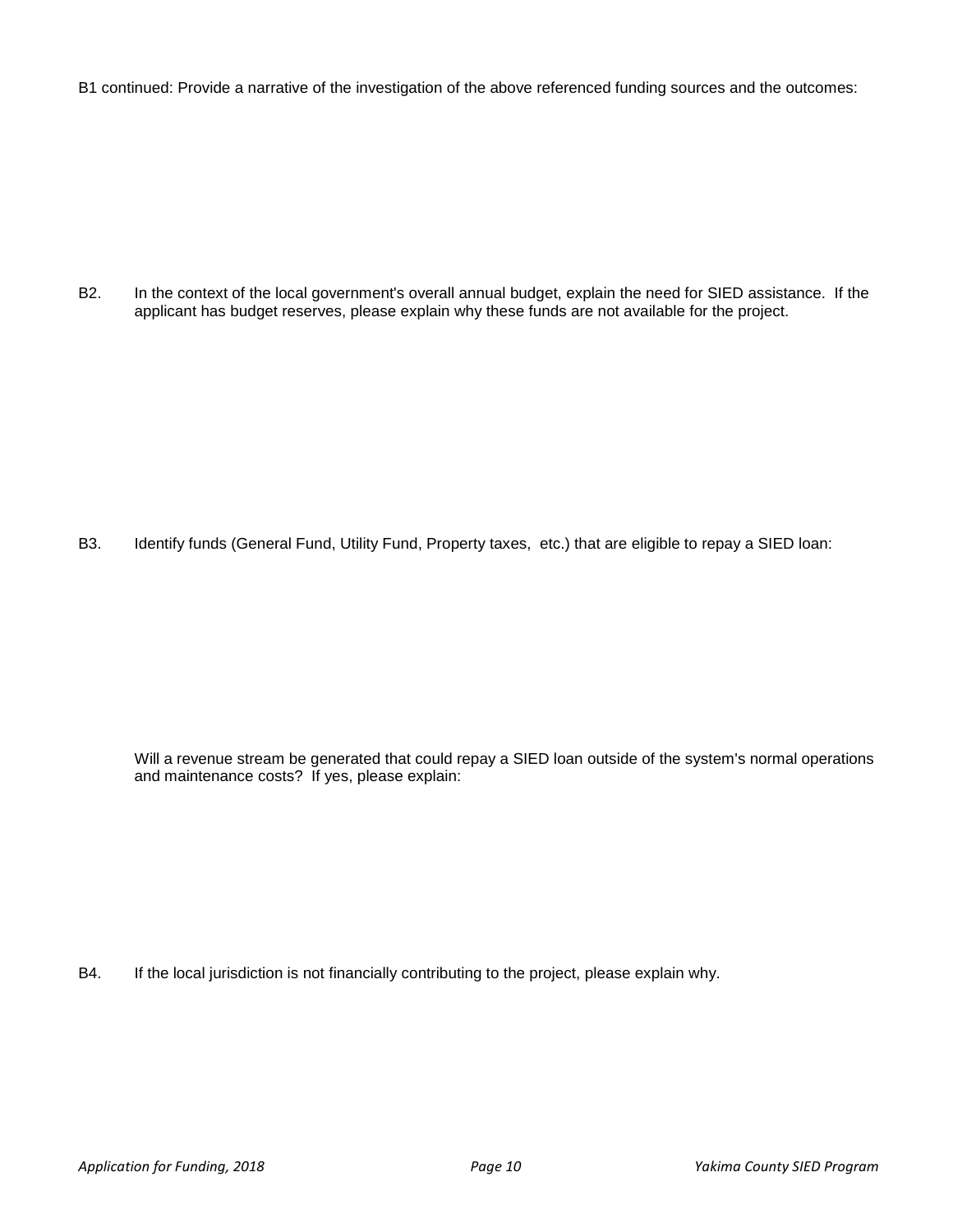## **C. Private Sector Project** *Complete Section C and a Contingency Agreement for each private sector entity.*

In order to show that a specific private investment is ready to occur, but will do so only if SIED assistance is made available to the applicant, SIED requires a signed Contingency Agreement(s) between the applicant and the private sector representative(s). If a developer is involved, there must also be a signed Contingency Agreement between the developer and the proposed tenant.

| <b>Private Sector Business:</b>                                                                                                    |       |        |                                                                                 |
|------------------------------------------------------------------------------------------------------------------------------------|-------|--------|---------------------------------------------------------------------------------|
| Contact:<br><u> 1980 - Jan James James, martin de la provincia de la provincia de la provincia de la provincia de la provincia</u> |       | Title: |                                                                                 |
| Phone:                                                                                                                             |       | Email: | the contract of the contract of the contract of the contract of the contract of |
| <b>Address:</b>                                                                                                                    | City: |        | Zip Code:                                                                       |

C1. Describe the private development that will be supported by the public infrastructure/facility project.

C2. Explain why the private development requires the proposed public infrastructure improvements described in this application.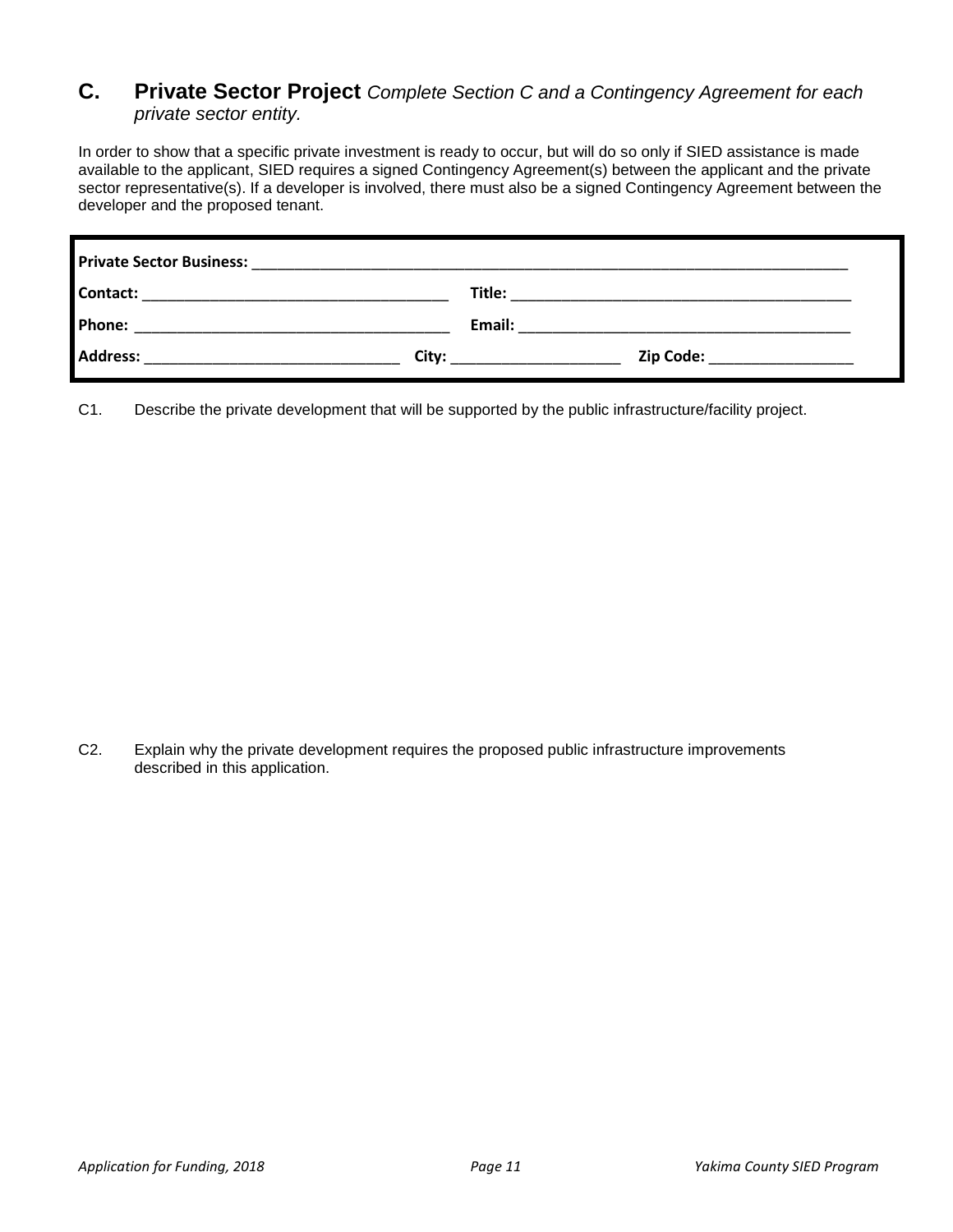C3. Indicate the construction schedule (if applicable) for the proposed private sector project.

|                                                | (month/year) |
|------------------------------------------------|--------------|
| <b>Private Facility Construction Begins</b>    |              |
| <b>Private Facility Construction Completed</b> |              |
| <b>Private Facility Operational</b>            |              |
|                                                |              |

C4. List all permits required for the *PRIVATE SECTOR PROJECT* and give their current status (applied for, application being prepared, permit issued, etc.)

| PERMIT/ENVIROMENTAL<br><b>REVIEW</b> | <b>ISSUER</b> | <b>STATUS</b> | <b>ANTICIPATED</b><br><b>COMPLETION</b><br><b>DATE</b> |
|--------------------------------------|---------------|---------------|--------------------------------------------------------|
|                                      |               |               |                                                        |
|                                      |               |               |                                                        |
|                                      |               |               |                                                        |
|                                      |               |               |                                                        |

**Permits to complete the Private Project must be secured within one year of a SIED offer of financial aid**

C5. What private authorizations remain prior to proceeding with the proposed private development project?

C6. Explain how the private sector is financing their capital investment in this project.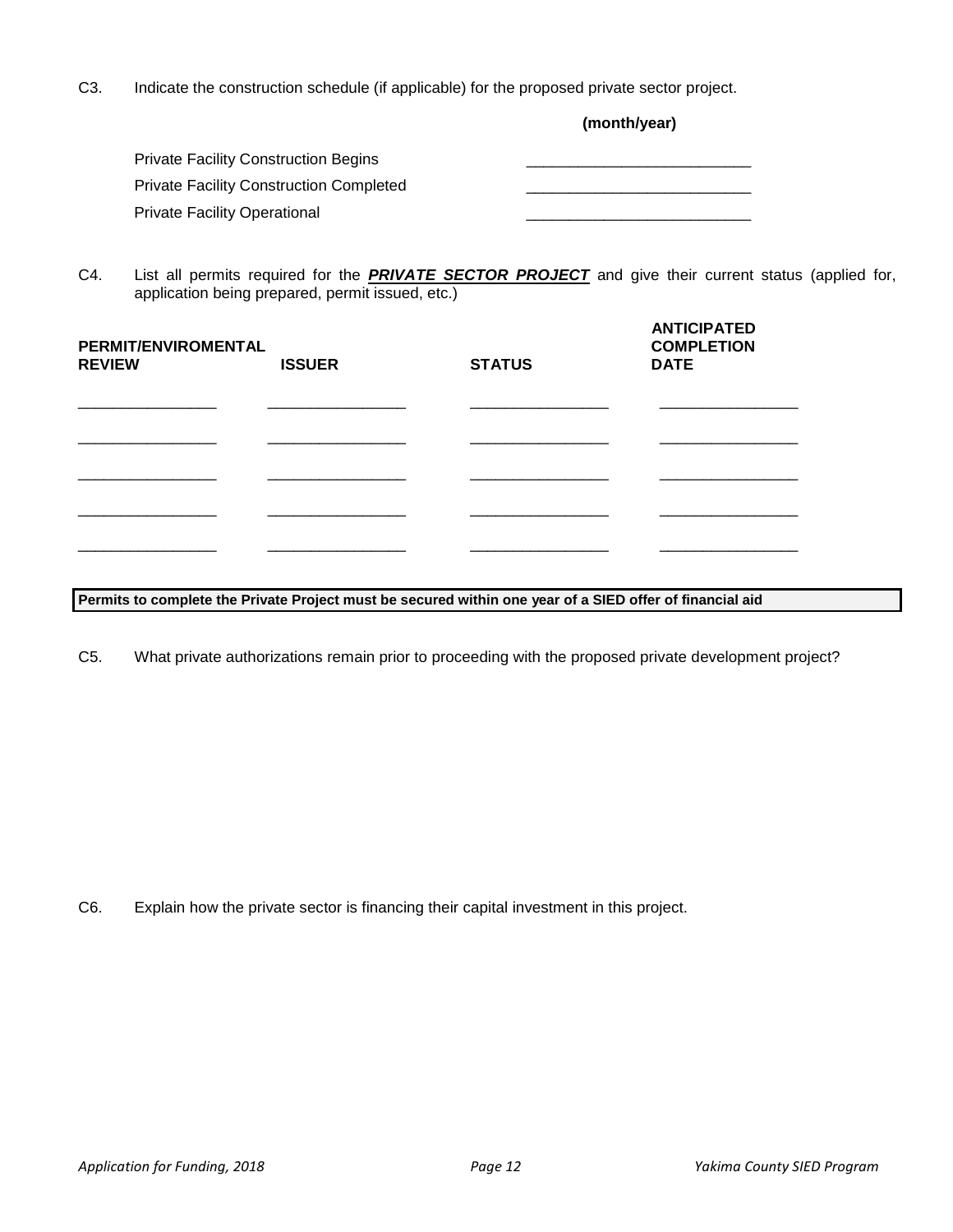Please list financial references that can verify financing sources and capacity for this project.

C7. List the number of projected jobs to be retained and/or created by the firm as a direct result of the public infrastructure project supporting the private development. Retained jobs are defined as jobs that will be lost to the county if the public project is not completed.

Jobs must be expressed in Full Time Equivalents (FTEs) and wage data should exclude fringe benefits. Management positions should be indicated as an annual salary.

|                        | # Of Jobs<br><b>Retained (In</b> | # Of Jobs<br><b>Created Year 1</b> | # Of Jobs<br><b>Created by Year</b> | <b>Current or initial</b> | Local<br>Occupational |
|------------------------|----------------------------------|------------------------------------|-------------------------------------|---------------------------|-----------------------|
| <b>Job Description</b> | FTEs)                            | (In FTEs)                          | 3 (In FTEs)                         | <b>Hourly Wages</b>       | <b>Hourly Wages</b>   |
| Mgmt./Admin*           |                                  |                                    |                                     |                           |                       |
| Technical/Prof.        |                                  |                                    |                                     |                           |                       |
| Office/Clerical        |                                  |                                    |                                     |                           |                       |
| Production             |                                  |                                    |                                     |                           |                       |
| Sales                  |                                  |                                    |                                     |                           |                       |
| <b>Skilled Crafts</b>  |                                  |                                    |                                     |                           |                       |
| Others                 |                                  |                                    |                                     |                           |                       |
| <b>Totals</b>          |                                  |                                    |                                     |                           |                       |

a) How many of these positions are for seasonal work? Give response in FTE: \_

b) What kind of fringe benefits does the company offer to regular full time employees?

C8. How were job projections developed? Explain how the projections are realistic.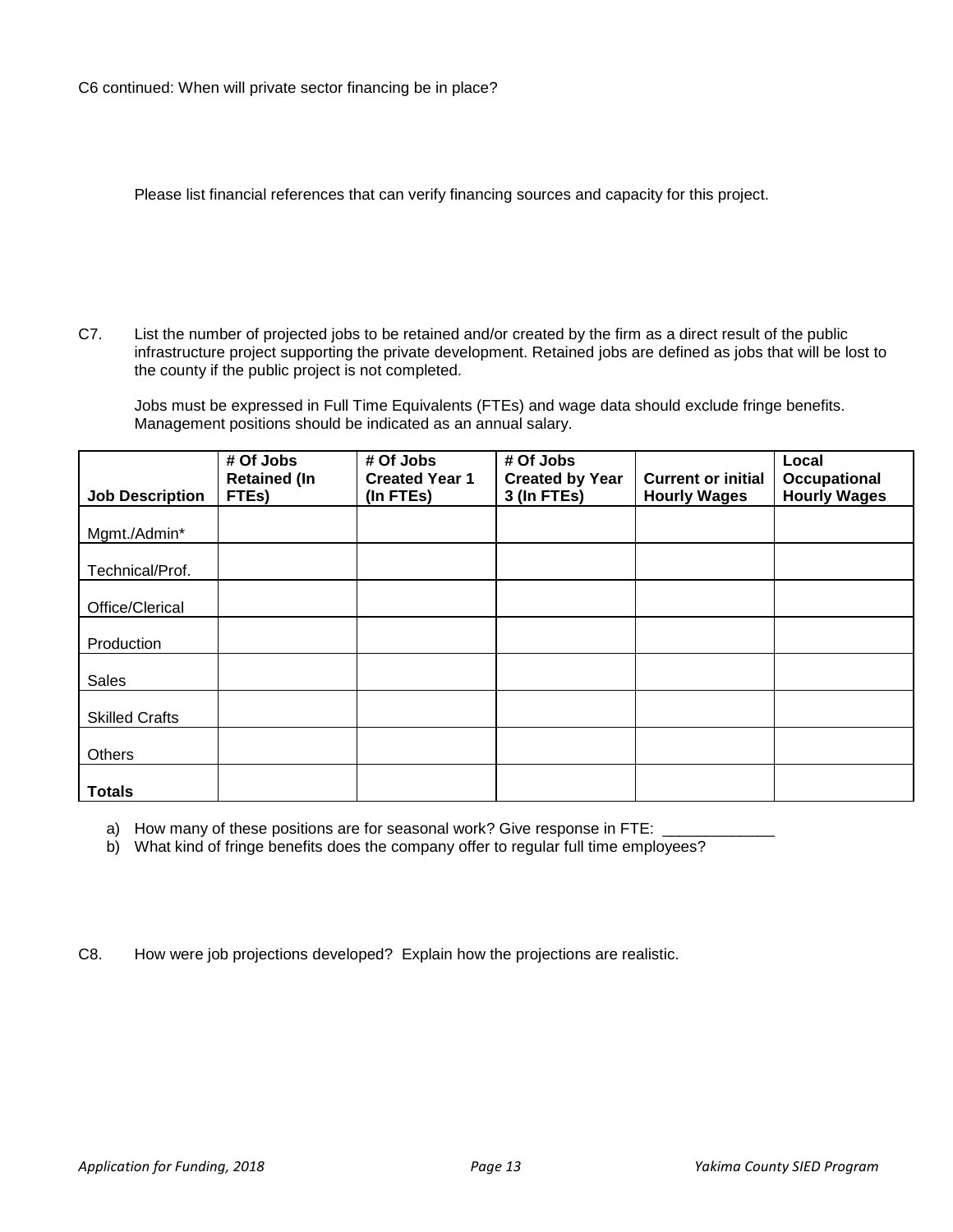C9. Will this project move existing jobs from another part of the county? If yes, please describe why the project cannot happen where the jobs are currently located.

C10. Will the private sector project offer expanded employment opportunities to disadvantaged or unemployed workers? How will the firm work to hire people from Yakima County?

## **Attachments**

- 1. **Resolution:** A resolution or ordinance of the local governmental jurisdiction authorizing the *SIED* application.
- 2. **Plan listing the project:** Attach a copy of the section of the comprehensive plan or capital facilities plan that lists the public project.
- 3. **Site map of the area:** Identify the location of the site, public infrastructure and private development project (existing and/or proposed). Specifically identify where SIED funds are proposed to be used. *Materials must be reproducible in black and white and in 8 1/2 x 11 format.*
- 4. **Engineering estimates supporting project costs:** Identify whether estimates are from preliminary engineering or design engineering work. *SIED will not entertain requests for additional funding if projections are insufficient*
- 5. **Contingency agreement:** A complete Contingency agreement (form included) is required for all projects. The agreement serves as the first level of convincing evidence that the private sector development will occur.
- 6. **Business plan or year-end financial statements of the Private Sector Business:** Attach supporting information such as a business plan or year-end financial statements (financial statements may be unaudited). The entire SIED application is considered a public record; however, financial and commercial information provided by the private business is exempt from disclosure to the extent permitted by RCW 42.56.270 paragraph (4).
- 7. **Letters of support:** If applicable, please include any letters of support for this project from partners or others entities in the community.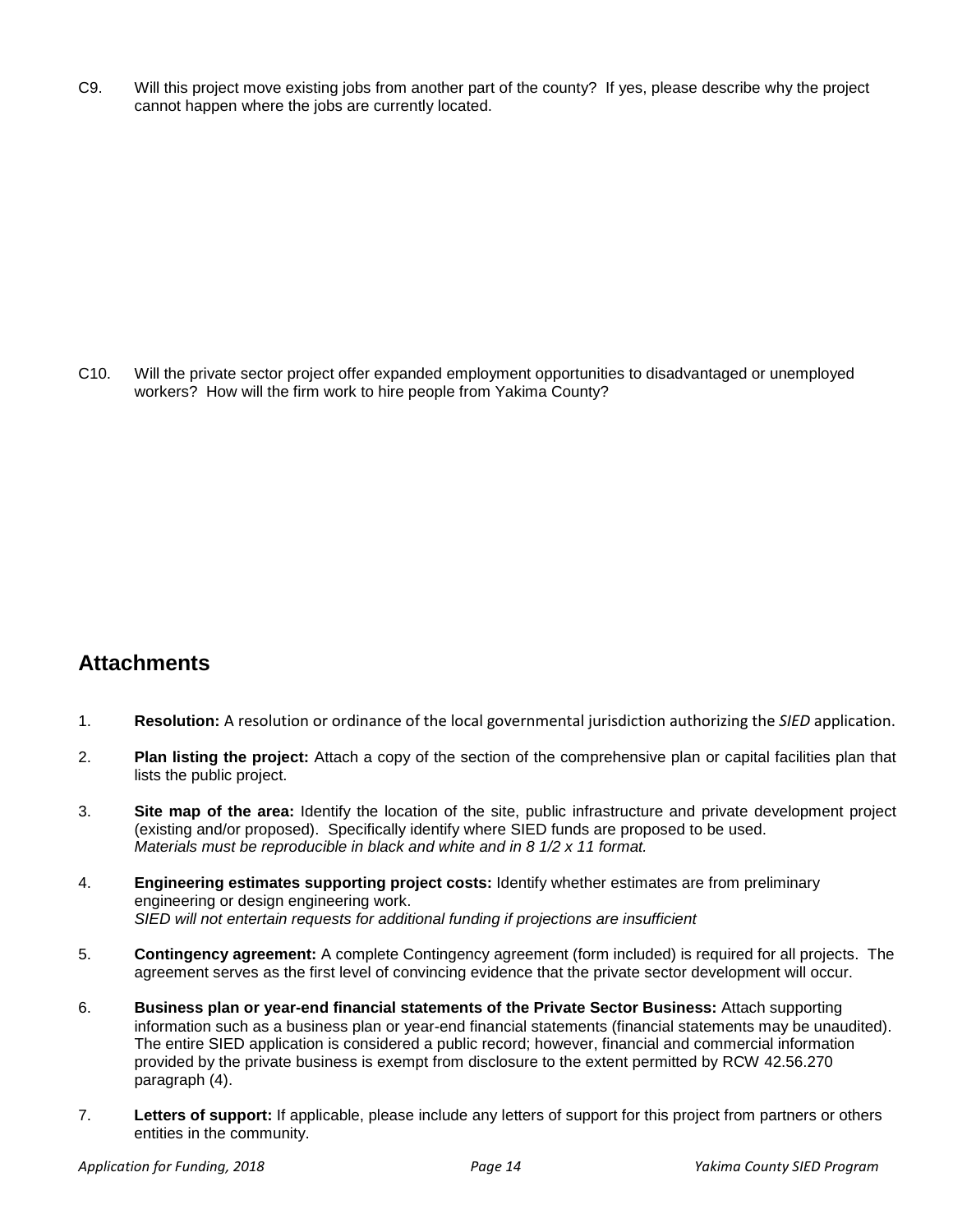## **SAMPLE CONTINGENCY AGREEMENT**

## **1. PARTIES.**

The parties to this Agreement are *THE APPLICANT* and *THE PRIVATE BUSINESS.*

ATTENTION: If a developer is involved in the project, the tenant must also be a party to this agreement or there must be an additional agreement between the developer and the tenant.

## **2. PURPOSE.**

The purpose of this Agreement is to clarify the intentions of the parties regarding the completion of *THE PUBLIC FACILITIES PROJECT.* This section should also contain an explanation of the need for the public improvements.

## **3. BACKGROUND.**

The purpose of this section is to provide a description of the public improvements, which can be referenced, thereafter, as "required public improvements."

#### **4. AGREEMENT.**

This section must contain the following:

- a) A statement that the applicant agrees to construct the required public improvements providing that SIED financing is approved.
- b) A statement by the business of the projected number of permanent, full-time jobs created and/or retained as a result of the public facilities project. (Attention: Job estimates identified here must equal those in Question C5.)
- c) A statement by the business of the estimated private capital investment.
- d) An agreement by the business to contact the local One-Stop Career Center, Job Service Center, or appropriate Community Based Organization for assistance in filling new positions.
- e) An agreement by the business to provide the applicant with employment and investment data as requested by SIED.
- f) If applicable, this section must also contain a list of any public and/or private contributions to the public facilities project, such as cash contribution or donated land.

## **5. CONTINGENCY.**

This Agreement is contingent upon receipt of SIED funds by *THE APPLICANT* and is intended to meet the first level of convincing evidence of private development as required by SIED.

All parties must sign the Agreement.